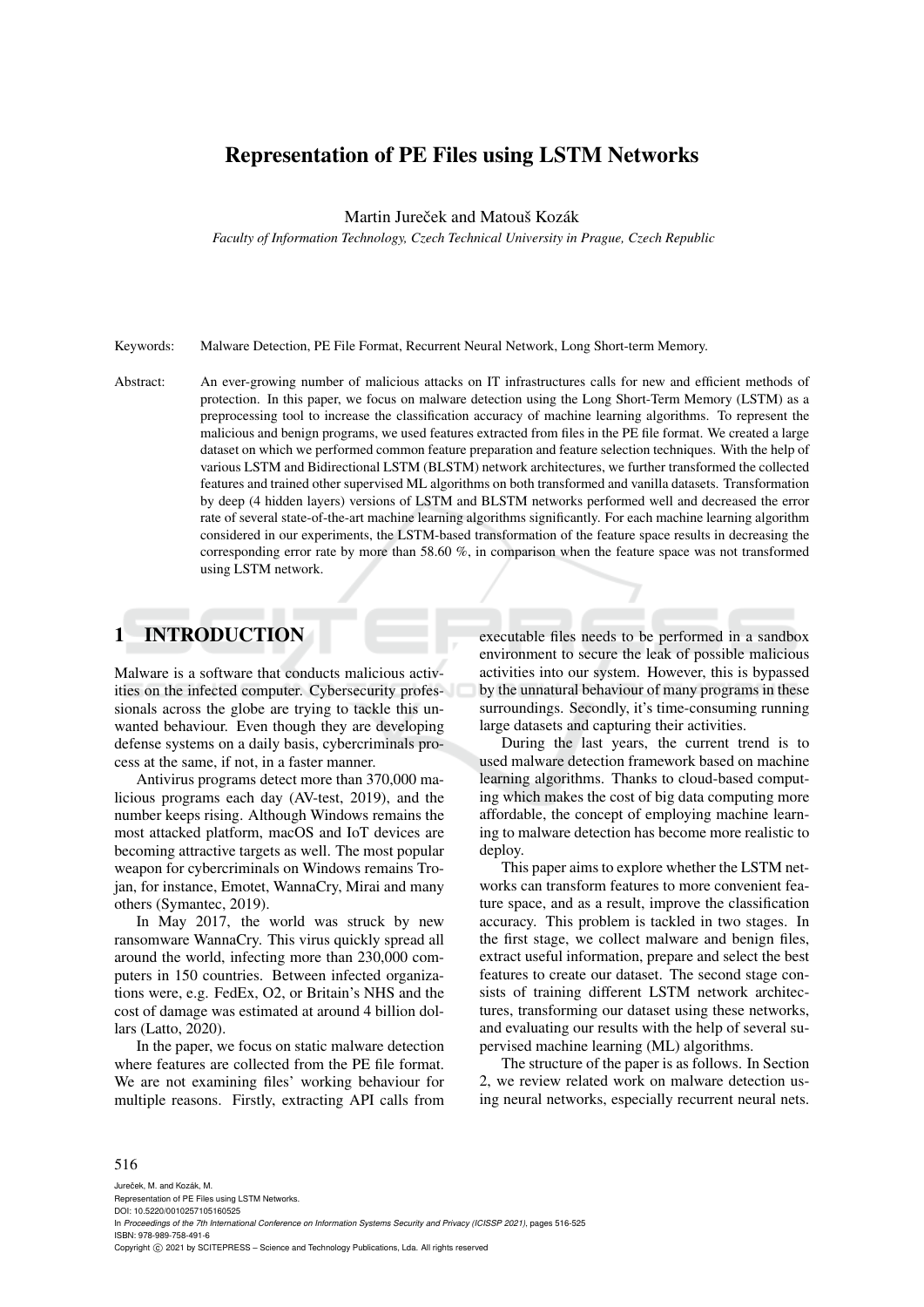Section 3 describes fundamental background, such as PE file format and LSTM networks. In Section 4, we describe feature preprocessing and propose feature transformation using LSTM networks. Description of our experimental setup, from the dataset and hardware used to final evaluation using supervised ML algorithms, is placed in Section 5. We conclude our work in Section 6.

# 2 RELATED WORK

In this part, we review related research in the field of static malware detection. We focused on the papers linked to neural networks, notably recurrent neural networks (RNNs). However, we didn't find much work dealing with the use of LSTM networks as a feature pre-treatment before the classification itself.

In (Lu, 2019), the authors used opcodes (operation code, part of machine language instruction (Barron, 1978)) extracted from a disassembled binary file. From these opcodes, they created a language with the help of word embedding. The language is then processed by the LSTM network to get the prediction. They achieved an AUC-ROC score of 0.99, however, their dataset consisted of only 1,092 samples.

A much larger dataset of 90,000 samples was used in (Zhou, 2018). They used an LSTM network to process API call sequences combined with the convolutional neural network to detect malicious files. While also using static and dynamic features, they managed to achieve an accuracy of 97.3%.

Deep neural networks were also used in (Saxe and Berlin, 2015) with the help of Bayesian statistics. They worked with a large dataset of more than 400 thousand binaries. With fixed FPR at 0.1%, they reported AUC-ROC of 0.99964 with TPR of 95.2%.

The authors of (Hardy et al., 2016) used stacked autoencoders for malware classification and achieved an accuracy of 95.64% on 50,000 samples.

In (Vinayakumar et al., 2018), they trained the stacked LSTM network and achieved an accuracy of 97.5% with an AUC-ROC score of 0.998. That said they focused on android files and collected only 558 APKs (Android application package).

## 3 BACKGROUND

In this chapter, we explain the necessary background for this paper. The first part deals with the Portable Executable file format, describing the use cases and structure. In the second part, we study the LSTM networks in detail. In the end, we also briefly mention the autoencoder networks.

### 3.1 Portable Executable

Portable Executable (PE) format is a file format for Windows operation systems (Windows NT) executables, DLLs (dynamic link libraries) and other programs. Portable in the title denotes the transferability between 32-bit and 64-bit systems. The file format contains all basic information for the OS loader (Kowalczyk, 2018).

The structure of the PE file is strictly set as follows. Starting with MS-DOS stub and header, followed with file, optional, and section headers and finished with program sections as illustrated in Figure 1. The detailed description can be found in (Karl Bridge, 2019).



## 3.2 LSTM Network

Long short-term memory or shortly LSTM network is a subdivision of recurrent neural networks. This network architecture was introduced in (Hochreiter and Schmidhuber, 1997). The improvement lies in replacing a simple node from RNN with a compound unit consisting of *hidden state* or *h<sup>t</sup>* (as with RNNs) and so-called *cell state* or *c<sup>t</sup>* . Further, adding *input node g<sup>t</sup>* compiling the input for every time step *t* and three *gates* controlling the flow of information. Gates are binary vectors, where 1 allows data to pass through, 0 blocks the circulation. Operations with gates are handled by using Hadamard (element-wise) product  $\odot$  with another vector (Leskovec et al., 2020).

As mentioned above, the LSTM cell is formed by a group of simple units. The key difference from RNN is the addition of three gates which regulate the input/output of the cell.

Note that  $W_x$ ,  $W_h$  and  $\vec{b}$  with subscripts in all of the equations below are learned weights matrices and vectors respectively, and *f* denotes an activation function, e.g. sigmoid. Subscripts are used to distinguish matrices and vectors used in specific equations.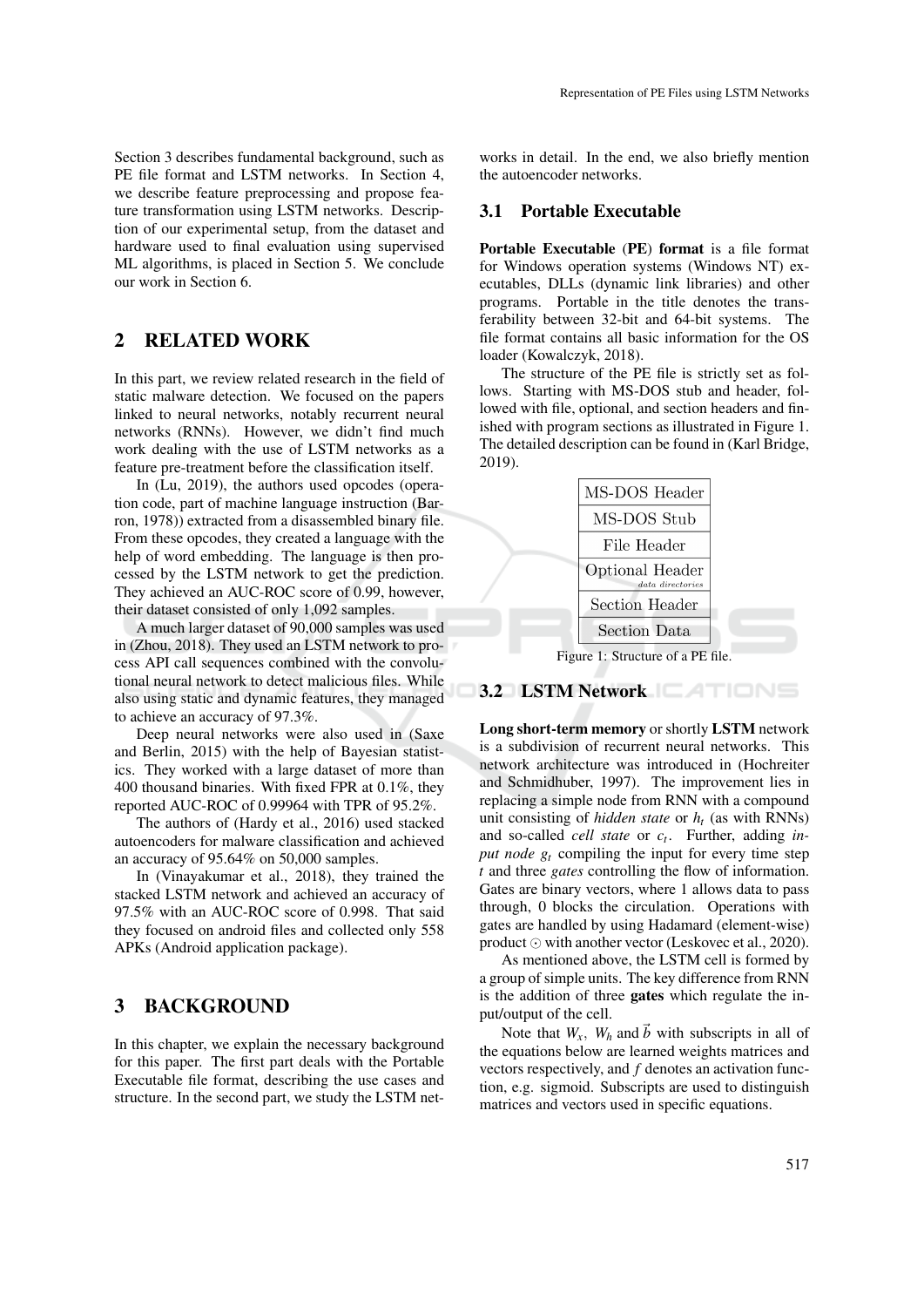1. Input Gate. Determines which information can be allowed inside the unit:

$$
i_t = f(W_{x_i}x_t + W_{h_i}h_{t-1} + \vec{b}_i)
$$
 (1)

2. Forget Gate. Allows us to discard information from memory we do not longer need:

$$
f_t = f(W_{x_f} x_t + W_{h_f} h_{t-1} + \vec{b}_f)
$$
 (2)

3. Output Gate. This gate learns what data is paramount at a given moment and enables the unit to focus on it:

$$
o_t = f(W_{x_0}x_t + W_{h_0}h_{t-1} + \vec{b}_o)
$$
 (3)

The **input node** takes as an input  $x_t$  and previous hidden state:

$$
g_t = f(W_{x_g} x_t + W_{h_g} h_{t-1} + \vec{b}_g)
$$
 (4)

As an activation function is typically used *tanh* even though *ReLU* might be easier to train (Lipton et al., 2015).

The cell state is calculated as follows:

$$
c_t = i_t \odot g_t + f_t \odot c_{t-1} \tag{5}
$$

In equation (5), we can see the intuition behind using the input and forget gates. The gates handle how much of the input node and previous cell state we allow into the cell. This formula is the essential improvement to simple RNNs as the forget gate vector applied to the previous cell state is what allows the gradient to safely pass during backpropagation, thus abolishing the problem of *vanishing gradient* (Leskovec et al., 2020).

The hidden state is then updated with the content of the current cell state modified with output gate *o<sup>t</sup>* as follows:

$$
h_t = f(c_t \odot o_t) \tag{6}
$$

We can imagine the hidden state as the short-term memory and cell state as the long-term memory of the LSTM network.

The output  $\hat{y}_t$  is then computed as:

$$
\hat{y}_t = f(W_{h_y} h_t + \vec{b}_y) \tag{7}
$$

To see the detailed illustration of LSTM cell see Figure 2.

Presented LSTM architecture in Figure 2 closely maps the state-of-the-art design from (Zaremba et al., 2014). Note that we dropped the network's parameters, matrices of weights, and vectors of biases to keep it well-arranged.



Figure 2: Example of the LSTM architecture.

#### 3.2.1 Bidirectional Long Short-term Memory

The traditional LSTM networks, the same as standard recurrent neural networks and bidirectional recurrent neural networks (BRNNs), are not suitable for some tasks as the hidden and cell states are determined only by prior states. Such tasks include text and speech recognition and many more where the output at a time *t* depends on the past as well as future inputs or labeling problems where the output is only expected after finishing the whole input sequence (Graves, 2012). Bidirectional Long Short-Term Memory or shortly (BLSTM) networks try to solve this problem by having connections both from the past and future cells. Input to the BLSTM network is then presented in two rounds, once forwards as with the LSTM network and then in a reversed direction from the back. This architecture was introduced in (Graves and Schmidhuber, 2005).



Figure 3: Structure of BLSTM network.

In Figure 3 we can see the structure of BLSTM network, the (0) and (1) in superscripts stand for forwards and backwards directions, respectively. We omitted the detailed representation of LSTM cells to make the illustration simpler.

BLSTM networks can be used to solve similar problems as bidirectional RNNs where we have entire input available beforehand. Training the network in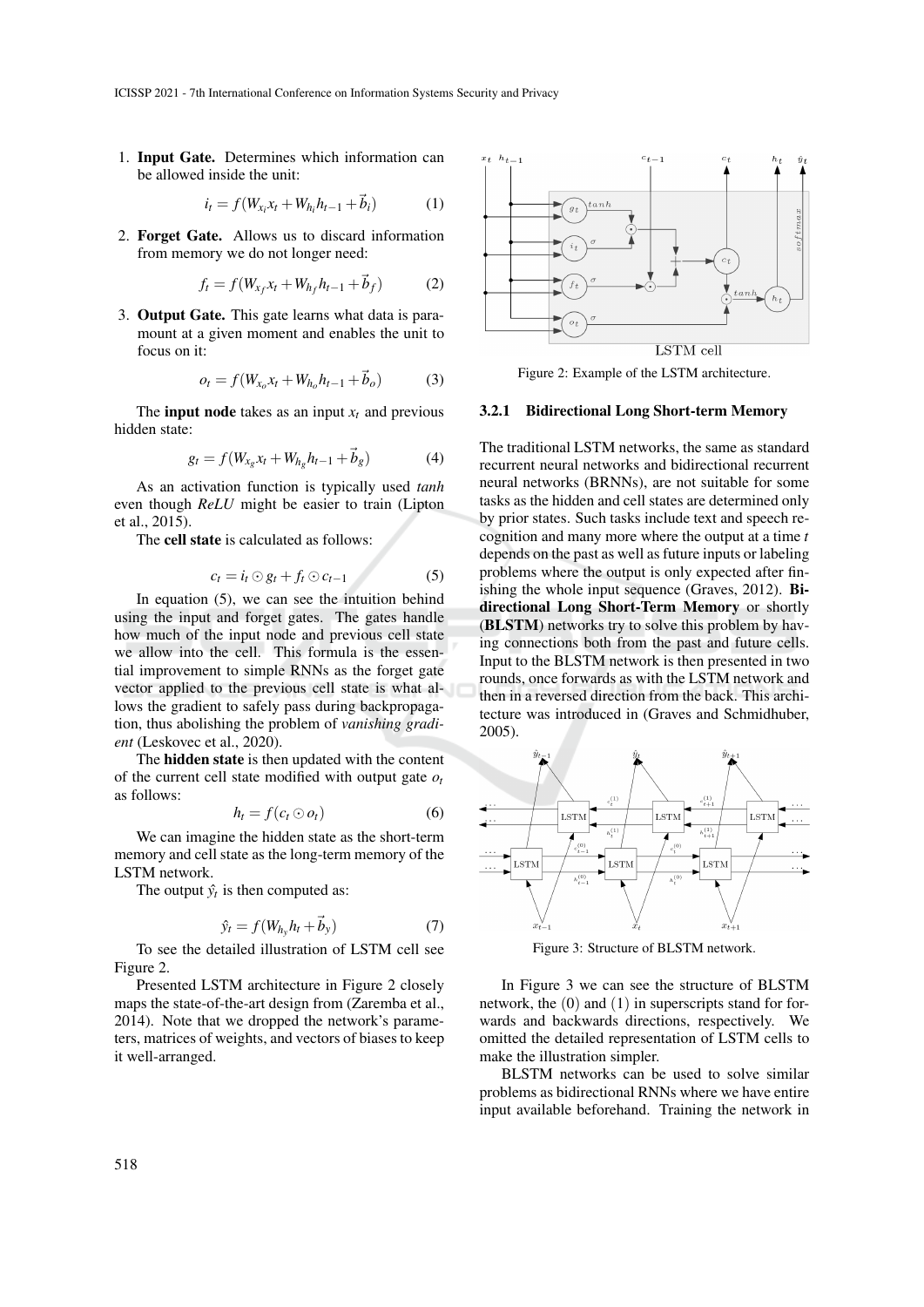forward and backward directions helps to gain context from the past and future as well (Brownlee, 2019). In addition, having hidden and cell state enables better storage of information across the timeline even from the distant past or future.

BLSTM networks were found to outperform standard BRNNs in many tasks, e.g. speech recognition. This was proven in the first application of BLSTM networks by Graves et al. for phoneme classification problem (Graves and Schmidhuber, 2005). BLSTMs are not suitable for all tasks, such as where we do not know the final length of the input, and the results are required after each timestamp (*online* tasks).

## 3.3 Autoencoder

Autoencoder is a type of neural network that can learn a representation of given data by compressing and decompressing the input values. As described in (Chollet, 2016), it consists of two parts, the *encoder* and *decoder*. The encoder is typically a dense feedforward neural network (other types of neural networks can be used as well) with subsequent layers shrinking in width. The decoder mirrors the structure of the encoder with expanding layers. The autoencoder is then trained with a set of data where input matches the target output. After training, the decoder is detached and the encoder is used as the sole model for prediction. The illustration of the autoencoder setup can be seen in Figure 4.



Figure 4: Example of autoencoder for digit compression (Chollet, 2016).

Although the data compressed by autoencoder could be used in image compression, generally autoencoders do not outperform well-known compression algorithms. Since the compression inside autoencoders is not lossless (the output is fuzzy), they are not suitable for practical use of image compression.

Among places where autoencoders found utilization belong dimension reduction and data denoising problems. In dimension reduction, autoencoders are used either as a preprocessing stage in machine learning problems or before data visualization where large data dimension hinders the comprehension of the image. In data denoising, the autoencoder is trained with noisy images as the input and clear pictures being the output. The use of autoencoders is not limited to im-

ages, however, they can also be used with audio and other problems affected by noisiness.

# 4 FEATURE TRANSFORMATIONS USING LSTM NETWORKS

In this section, we present our approach - feature transformation using LSTM networks. We describe feature extraction and preparation, then feature selection along with the central part of this paper, the feature transformation using LSTM networks. Our complete workflow is illustrated in Figure 8 at the end of this section.

### 4.1 Feature Extraction

For extracting features from PE files, we used Python module pefile (Carrera, 2017). This module extracts all PE file attributes into an object from which they can be easily accessed. The structure of the PE files is briefly explained in Section 3.1. We used as many PE attributes as possible and reached the total number of 303 features. Features can be divided into multiple categories based on their origin from the PE file. A summary of all target static features used in our experiments is as follows:

- Headers: Data from DOS, NT, File, and Optional headers.
- Data Directories: Names and sizes of all data directories. Also adding detailed information from prevalent directories for instance IMPORT, EX-PORT, RESOURCE, and DEBUG directories.
- Sections: Names, sizes, entropies of all PE sections expressed by their average, min, max, mean and standard deviation. To cooperate with a variable amount of sections in different files, we decided to describe only the first four and last sections individually.
- Others: Extra characteristics associated with a file, e.g. byte histogram, printable strings, or version information.

### 4.2 Feature Preparation

Since not all machine learning models used in our experiments can handle strings and other categorical data, we must such data types encode into numeric values. This strategy is necessary for more than 60 out of 303 columns. We chose to perform common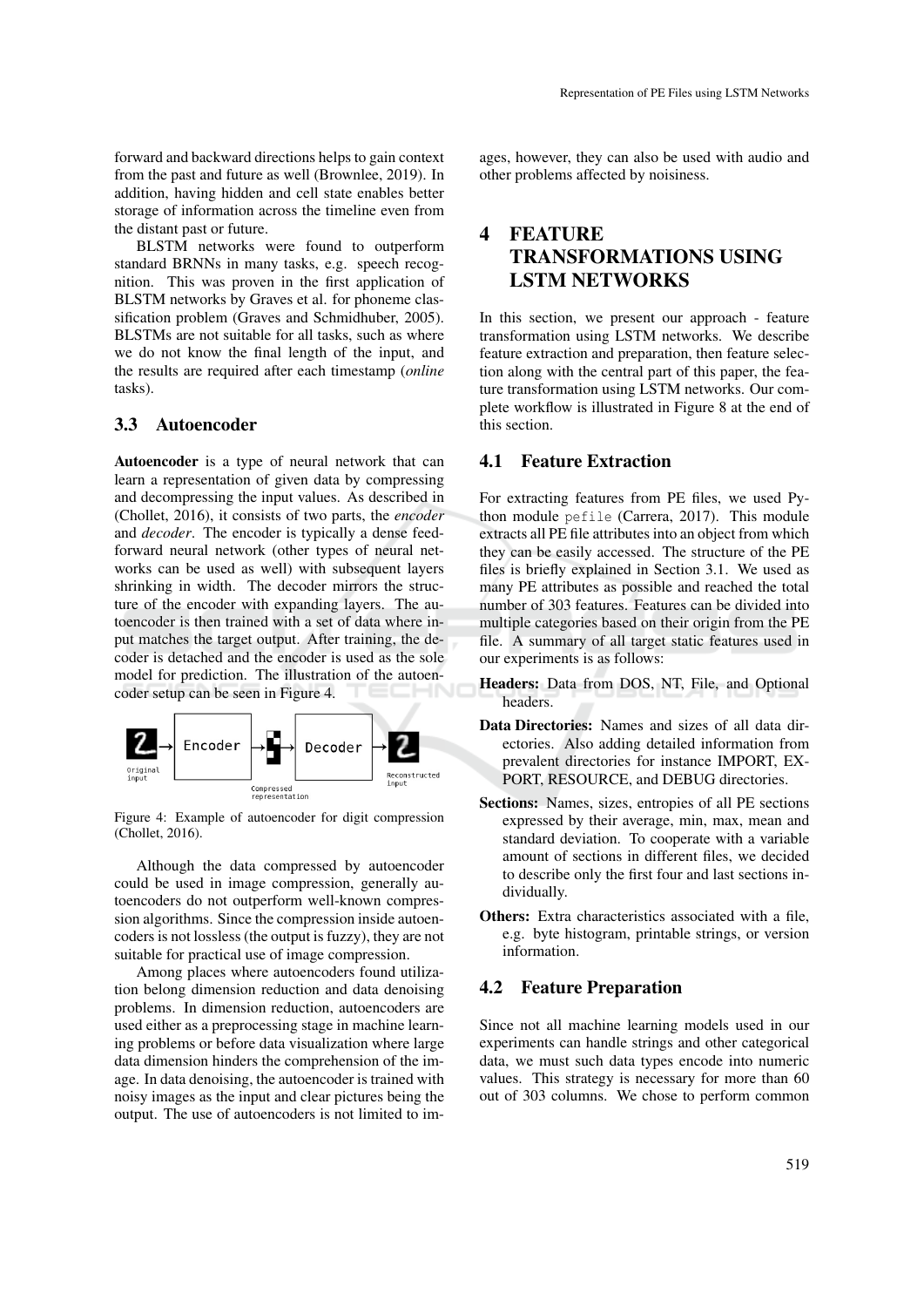transformation techniques on the entire dataset as opposed to only using the training set. We believe that by doing so, we can better focus on designing LSTM architectures and our results won't be affected by the capability of other algorithms.

### 4.2.1 Vectorization

Upfront, we transformed string features into sparse matrix representation using TfidfVectorizer from the scikit-learn Python library (Pedregosa et al., 2011). This class demands *corpus* (collection of documents) as an input. We also adjusted parameters stop\_words and max\_df that influence which words to exclude from further calculations. Among the excluded words are either commonly used words in a given language, words that do not bear any meaning, and words that occur with such high frequencies that they are not statistically interesting for us. To eliminate the massive rise of dimensionality, we set max\_features parameter according to the feature's cardinality. The transformation itself consists of converting sentences to vectors of token counts. Then they are transformed into tf-idf representation. Tf-idf is an abbreviation for the *term frequency times inverse document frequency*. It is a way to express the weight of a single word in the corpus (Maklin, 2019).

Term Frequency is the frequency of a word inside the document. The formula is: I

$$
\text{tf}(w,d) = \frac{n_{w,d}}{\sum_{k} n_{k,d}},\tag{8}
$$

where  $n_{w,d}$  is the number of times word *w* appears in a document *d* and the denominator is the sum of all words found in *d*.

Inverse Document Frequency is a scale of how much a word is rare across the whole corpus:

$$
idf(w, D) = log \frac{|D|}{|d \in D : w \in d|}
$$
 (9)

It is a fraction of the total number of documents in corpus *D* divided by the number of documents containing the specific word.

Tf-idf is then calculated as a multiplication of these two values as follows:

$$
tf-idf(w,d) = tf(w,d) \cdot idf(w,D)
$$
 (10)

All of this is done by the aforementioned class TfidfVectorizer, and as a result, we get a matrix of tf-idf features that can be used in further computations.

### 4.2.2 Hashing

For non-string values, we used a technique called feature hashing. This approach turns the column of values into a sparse matrix using the value's hash as an index to the matrix. For this task, we used FeatureHasher also from the scikit-learn. The class takes an optional argument n\_features which limits the number of columns in the output matrix. We set this argument dynamically according to the size of the feature's value set.

## 4.3 Feature Selection

Even though we tried to limit the rise of new features, we ended up with 1488 features. To speed up the forthcoming training process, we tried several feature selection techniques to reduce the dimensionality of the dataset.

Before all else, we filled missing values by column's mean and divided data into train and test splits to ensure correct evaluation of the model's performance. For this, we used train test split from sklearn.model selection with test split taking 20% of the dataset. Afterwards, we transformed features to stretch across a smaller range. For this task, we looked for another class from sklearn.preprocessing library and selected MinMaxScaler. This scaler turns each feature *x* to lie between zero and one. The transformation is calcu- $\lceil \frac{1}{2} \rceil$  ated as:  $\lceil \frac{1}{2} \rceil$  and  $\lceil \frac{1}{2} \rceil$  and  $\lceil \frac{1}{2} \rceil$  and  $\lceil \frac{1}{2} \rceil$  and  $\lceil \frac{1}{2} \rceil$ 

$$
\frac{x_i - \min(x)}{\max(x) - \min(x)}\tag{11}
$$

For feature selection, we settled with PCA (Principal Component Analysis) with the number of components determined by testing conducted with the state-of-the-art ML algorithms: AdaBoost, Decision tree, Feed-forward neural network, Random forest, K-nearest neighbours, Support vector machine, Gaussian naive bayes, and Logistic regression. The same ML algorithms were used to evaluate performance of LSTM-based transformation (see Section 5.2). We tested a number of components ranging from 2 to 1400, however increasing benefits were found only until 50 components, after which we did not measure any significant improvements. The results are presented in Figure 5.

Note that while the resulting components are not primarily in the form of sequences, they can still be sequentially processed using the LSTM and achieve solid classification results (see Section 5.3).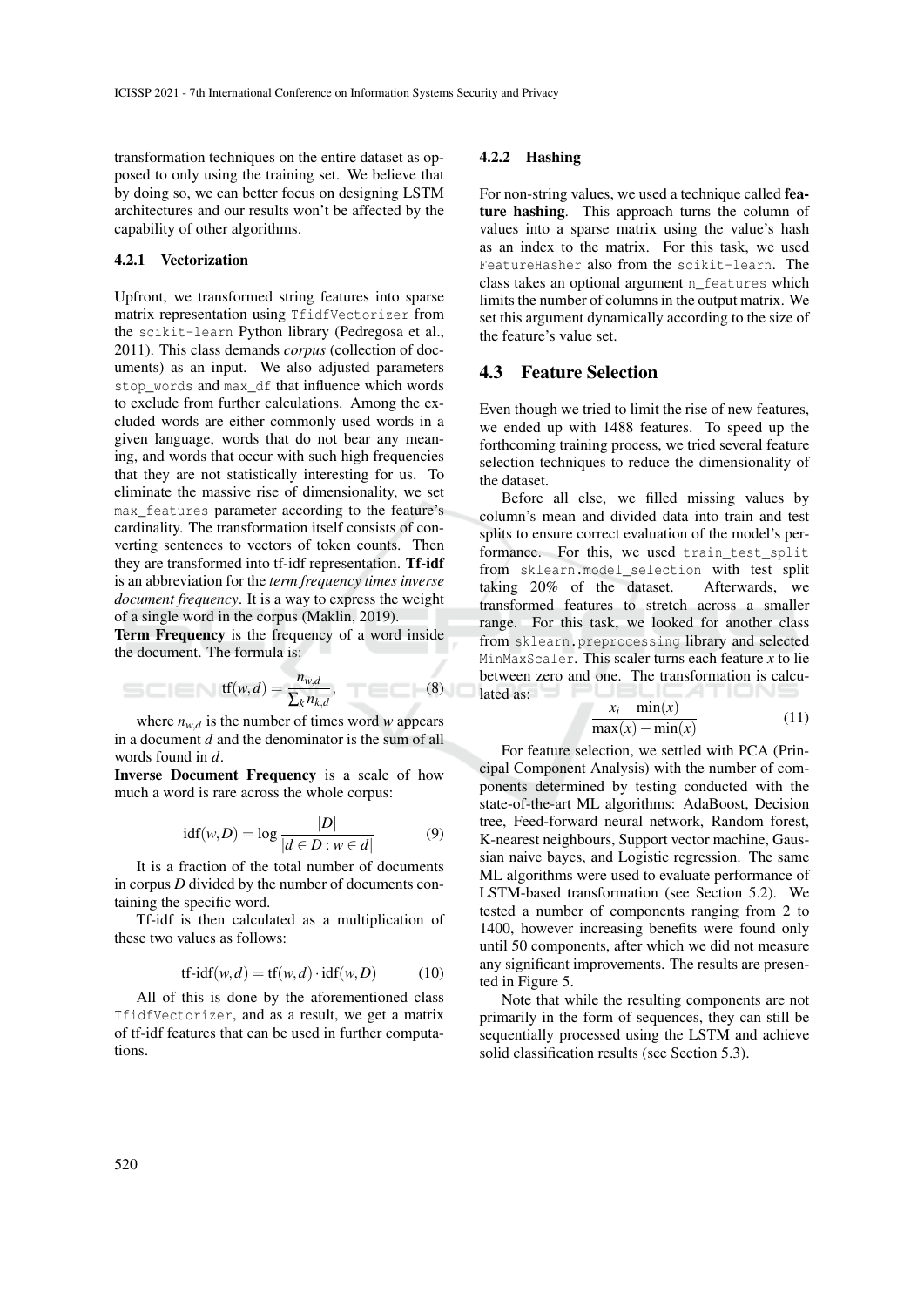

Figure 5: Average error rate (ERR) of ML algorithms across number of components.

## 4.4 Feature Transformation using LSTM Network

We experimented with various LSTM architectures which we used for feature transformation. All networks were trained only on the train set. After the training process, the train and test set were transformed using the LSTM network.

Our research is not limited to only LSTM networks, however, bidirectional version of LSTM networks (BLSTM) was also included in our experiments. We considered two different types of neural networks: the *Basic version* consisting of one (B)LSTM layer and the *Deep version* with four (B)LSTM layers, each layer containing 50 LSTM units equal to the number of input features. All networks were trained up to 50 epochs with a batch size of 32, Adam optimization, and mean squared error loss function.

### 4.4.1 Type 1

The first type of LSTM network we experimented is based on autoencoder's architecture. In this case, we worked only with explanatory variables with a network designed to predict the same values which were given on input. The predicted transformation was taken from the penultimate layer's last hidden state. Schema of the Type 1 transformer is illustrated in Figure 6.

### 4.4.2 Type 2

The second type was similar to the regular use of the LSTM network, where we work with both the explanatory and response variables. For prediction, we used the last hidden state of the penultimate LSTM layer as with Type 1. The last layer was occupied by a single



Figure 6: Schema of Basic version Type 1 transformer.

neuron with a sigmoid activation function. Diagram of the Type 2 transformer is presented in Figure 7.



Figure 7: Schema of Basic version Type 2 transformer.

### 4.4.3 Description of All Transformed Datasets

The following is a description of the datasets used in testing. Recall that "Basic" and "Deep" in the description below denote one layer and four layers of the deep network, respectively:

- BLSTM AE basic Transformed by Basic version of BLSTM Type 1 (autoencoder) network.
- BLSTM\_AE\_deep Transformed by Deep version of BLSTM Type 1 (autoencoder) network.
- BLSTM basic Transformed by Basic version of BLSTM Type 2 network.
- BLSTM deep Transformed by Deep version of BLSTM Type 2 network.
- LSTM AE basic Transformed by Basic version of LSTM Type 1 (autoencoder) network.
- LSTM AE deep Transformed by Deep version of LSTM Type 1 (autoencoder) network.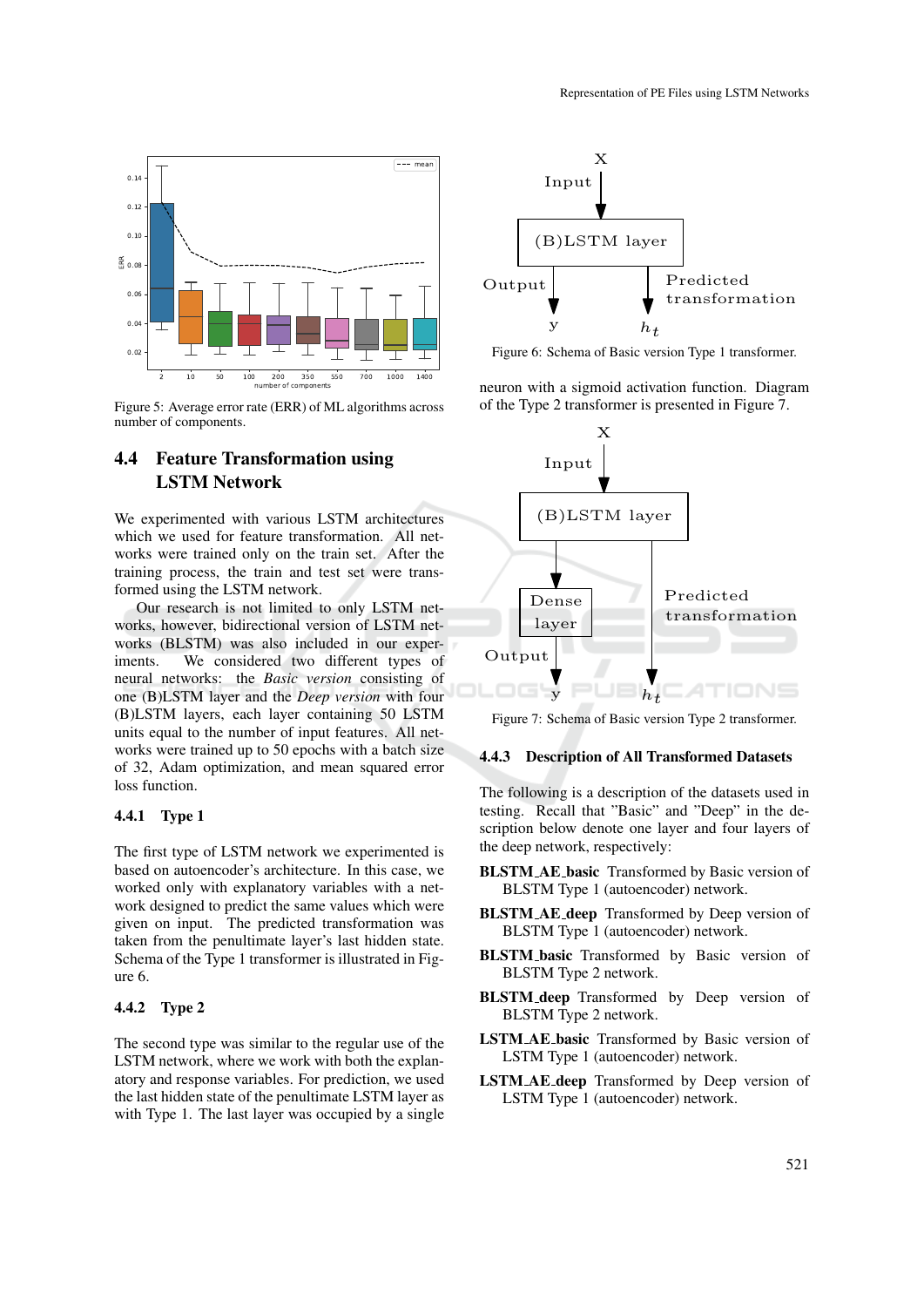- LSTM basic Transformed by Basic version of LSTM Type 2 network.
- LSTM deep Transformed by Deep version of LSTM Type 2 network.
- VANILLA Control dataset, no transformations made.

## 4.5 Evaluation using Supervised ML Algorithms

The final part of the experiment workflow consists of evaluation of the aforementioned transformations. We tested several supervised ML algorithms and compared their performance on vanilla and transformed datasets. Detailed description of this part can be found in Section 5.2. Figure 8 overviews the experiment pipeline.



Figure 8: Experiment pipeline.

## 5 EXPERIMENTS

In this section, we firstly describe the dataset used in our experiments. Then we specify our experimental setup in detail and evaluation methods, and in the end, we present our results.

### 5.1 Dataset

We gathered a dataset of 30,154 samples which are evenly distributed between malware and benign files. For amassing benign files, we searched disks on university computers and the malware files were obtained from an online repository https:// virusshare.com which we thanks for the access.

## 5.2 Experimental Setup and Evaluation Methods

The performance of LSTM pre-treatment was evaluated by the following supervised ML algorithms. Among the ML algorithms we used were Support vector classification (SVC) with kernel *rbf*, deep Feed-forward network (FNN) with 8 hidden layers (128-128-64-64-32-32-16-16 neurons per layer) all with *ReLU* activation function, trained up to 200 epochs with Adam optimization and binary crossentropy loss function. Further, we tested Decision tree, Random forest, AdaBoost, K-nearest neighbours (k=5), Gaussian naive bayes, and Logistic regression. The hyperparameters which we did not mention were left to default settings as set by authors of the scikit-learn library (Pedregosa et al., 2011) except for the FNN which was modeled with the help of the Python deep learning library Keras (Chollet et al., 2015).

Our implementation was executed on a single computer platform having two processors (Intel Xeon Gold 6136, 3.0GHz, 12 cores each), with 32 GB of RAM running the Ubuntu server 18.04 LTS operating system.

### 5.2.1 Metrics

In this section, we present the metrics we used to measure the performance of our proposed classification models. For evaluation purposes, the following classical quantities are employed:

- True Positive (TP) represents the number of malicious samples classified as malware.
- True Negative (TN) represents the number of benign samples classified as benign.
- False Positive (FP) represents the number of benign samples classified as malware
- False Negative (FN) represents the number of malicious samples classified as benign.

The performance of our classifiers on the test set is measured using the following standard metrics: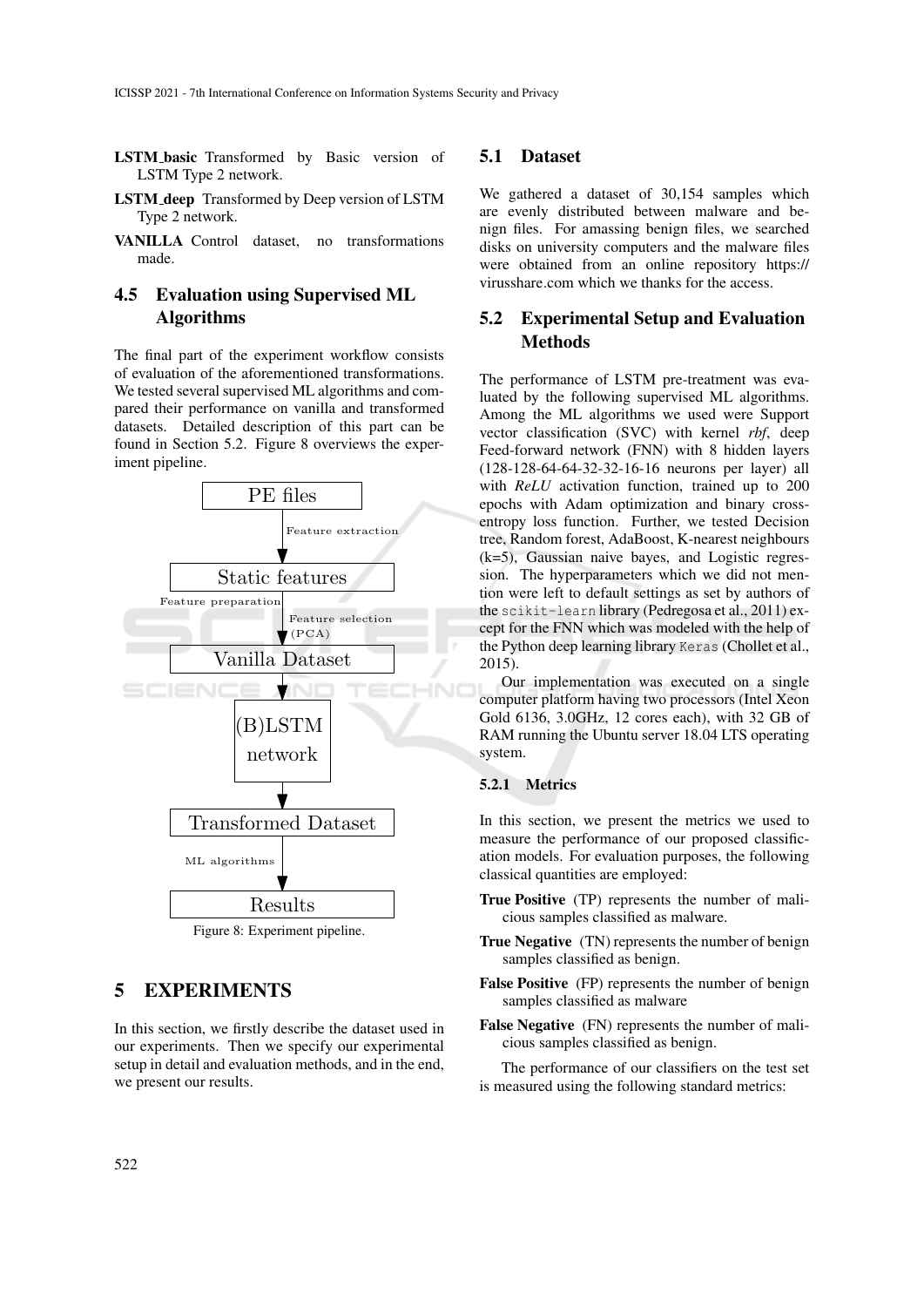Accuracy (*ACC*) Proportion of correctly classified samples out of all predictions:

$$
ACC = \frac{TP + TN}{TP + TN + FP + FN}
$$
 (12)

Error rate (*ERR*) The inverse of accuracy:

$$
ERR = 1 - ACC \tag{13}
$$

Sensitivity (*TPR, Recall*) How many samples from the positive class were predicted correctly:

$$
TPR = \frac{TP}{TP + FN} \tag{14}
$$

Fall-out (*FPR*) Probability of predicting samples from the negative class as positives:

$$
FPR = \frac{FP}{FP + TN} \tag{15}
$$

### 5.3 Results

In order to expose any biases in the data, we tested the ML algorithms with 5-fold cross-validation using cross\_validate from scikit-learn library.

We found that the results did not only vary between different network architectures but also among particular ML algorithms. These observations are presented in the heatmap in Figure 9. These results indicate that Type 1 based on autoencoder design does not seem to improve the performance whatsoever. However, Type 2, especially deep versions of LSTM and BLSTM networks, seem to enhance the performance of many algorithms significantly.



Figure 9: Heatmap comparing the ERR of ML algorithms with respect to different transformer architectures.

Tables 1, 2 and 3 present the improvements made by pre-treatment with LSTM and BLSTM networks for different ML algorithms used for evaluation. Note that the performance of Logistic regression, Naive Bayes, SVC, or AdaBoost algorithms increased the most significantly.

Table 1: Baseline results of ML algorithms on unedited (vanilla) dataset.

| ML Algorithm        | ACC.             | TPR             | <b>FPR</b>    | ROC-AUC         |
|---------------------|------------------|-----------------|---------------|-----------------|
| AdaBoost            | $95.87 \pm 0.39$ | $95.49 + 0.55$  | $3.75 + 0.46$ | $95.87 + 0.39$  |
| <b>DecisionTree</b> | $96.47 + 0.20$   | $96.37 + 0.25$  | $3.44 + 0.40$ | $96.47 + 0.20$  |
| Feed-ForwardNetwork | $97.95 + 0.12$   | $97.75 + 0.36$  | $1.86 + 0.23$ | $97.95 + 0.12$  |
| LogisticRegression  | $95.45 + 0.38$   | $94.62 + 0.38$  | $3.73 + 0.45$ | $95.45 + 0.38$  |
| NaiveBayesGaussian  | $57.40 + 16.01$  | $16.63 + 36.13$ | $1.84 + 4.11$ | $57.40 + 16.01$ |
| <b>RandomForest</b> | $97.85 + 0.20$   | $97.52 + 0.24$  | $1.82 + 0.19$ | $97.85 + 0.20$  |
| SVC(kernel=rbf)     | $94.40 + 1.74$   | $93.49 + 1.74$  | $4.69 + 1.81$ | $94.40 + 1.74$  |
| $kNN(k=5)$          | $97.61 \pm 0.21$ | $97.17 + 0.28$  | $1.94 + 0.16$ | $97.61 + 0.21$  |

Table 2: Results of ML algorithms on dataset transformed by deep LSTM network.

| ML Algorithm        | ACC              | <b>TPR</b>       | <b>FPR</b>      | ROC-AUC          |
|---------------------|------------------|------------------|-----------------|------------------|
| AdaBoost            | $99.00 + 0.71$   | $98.76 + 0.78$   | $0.76 + 0.66$   | $99.00 + 0.71$   |
| <b>DecisionTree</b> | $98.52 + 0.55$   | $98.43 + 0.60$   | $1.40 + 0.50$   | $98.52 + 0.55$   |
| Feed-ForwardNetwork | $99.18 + 0.77$   | $99.10 + 0.64$   | $0.75 + 0.90$   | $99.18 + 0.77$   |
| LogisticRegression  | $99.01 \pm 0.72$ | $98.89 + 0.78$   | $0.87 + 0.67$   | $99.01 + 0.72$   |
| NaiveBayesGaussian  | $99.01 \pm 0.67$ | $98.70 \pm 0.58$ | $0.69 \pm 0.78$ | $99.01 + 0.67$   |
| RandomForest        | $98.95 + 0.77$   | $98.85 + 0.77$   | $0.95 \pm 0.78$ | $98.95 + 0.77$   |
| SVC(kernel=rbf)     | $99.02 \pm 0.72$ | $98.73 + 0.74$   | $0.69 \pm 0.70$ | $99.02 \pm 0.72$ |
| $kNN(k=5)$          | $98.96 \pm 0.75$ | $98.82 + 0.80$   | $0.91 + 0.71$   | $98.96 + 0.75$   |

The performance of the two most successful classifiers evaluated on all transformed datasets considered in our experiments, Feed-forward neural network, and Logistic regression, is presented in Figure 10.

To emphasize our results, we express the performance of the ML algorithms in terms of error rate (in  $[\%]$ ). In Table 4, we overview the error rates (ERR) of ML algorithms evaluated on the original and transformed dataset by deep BLSTM network.

# 6 CONCLUSIONS

We collected a large number of PE binaries from available resources. From these binaries, we extracted as many features as possible, which we later scale down by the feature selection algorithm PCA in order to reduce the dimension of our dataset. After that, we conducted extensive testing with various (B)LSTM network architectures used to transform the selected features. On these transformed datasets, we ran a cross-validation benchmark using multiple supervised ML algorithms to see whether the feature transformation based on (B)LSTM networks can increase the performance of the ML algorithms in comparison to the performance to the accuracy on the vanilla dataset.

We have found that the feature transformation by (B)LSTM nets was hugely successful, decreasing error rate from 58.6% to 97.84% depending on the ML algorithm used. These gains were achieved by socalled Type 2 architecture which was similar to the standard use of recurrent neural networks for classification problems. In contrast, the Type 1 design based on autoencoder structure didn't prove to en-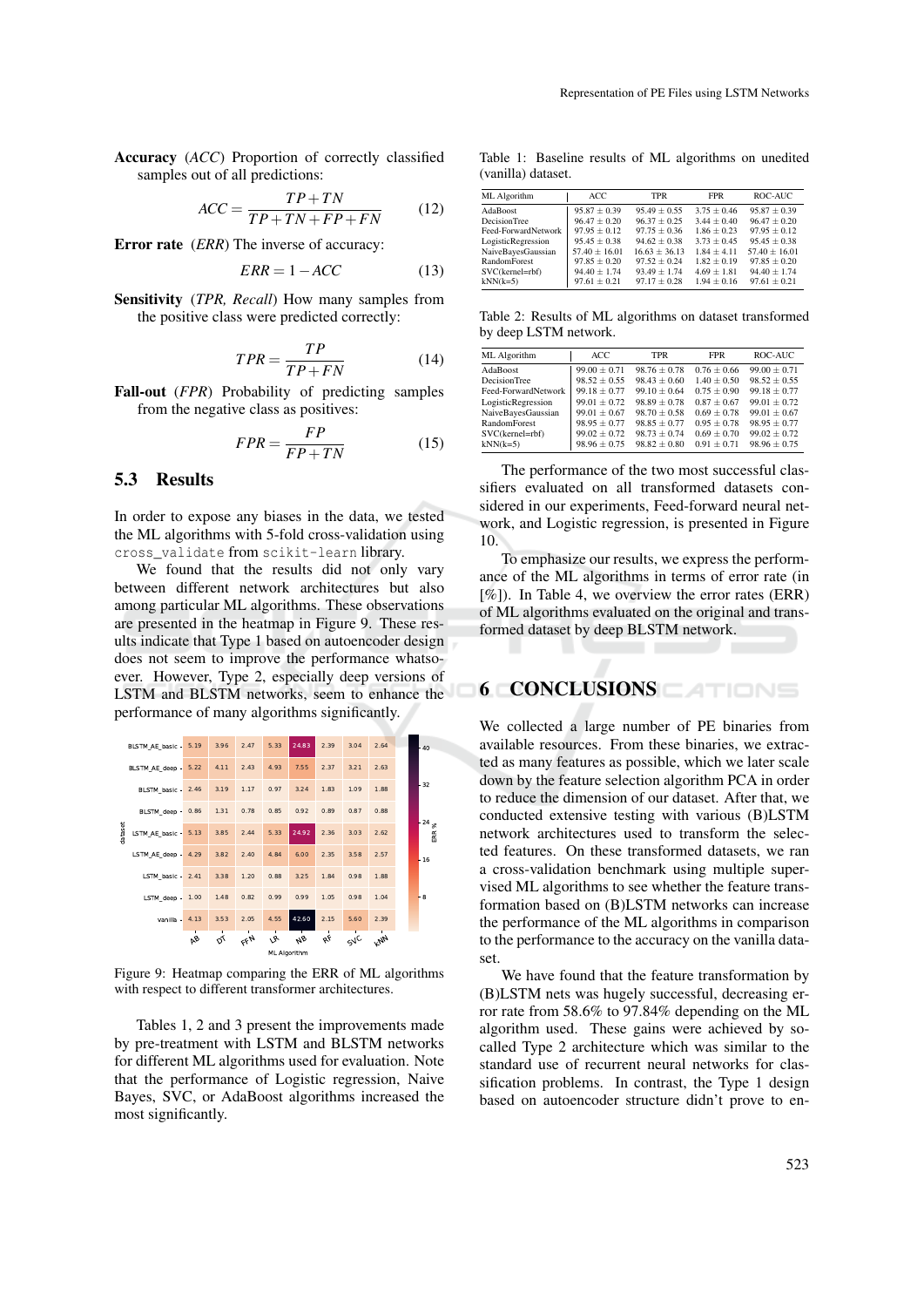

(a) Feed-forward neural network. (b) Logistic regression.

Figure 10: Boxplots showing the performance of the two most successfull classifiers evaluated on multiple datasets.

Table 3: Results of ML algorithms on dataset transformed by deep BLSTM network.

| ML Algorithm        | ACC              | <b>TPR</b>       | <b>FPR</b>      | ROC-AUC          |
|---------------------|------------------|------------------|-----------------|------------------|
| AdaBoost            | $99.14 \pm 0.77$ | $99.06 + 0.81$   | $0.78 + 0.80$   | $99.14 + 0.77$   |
| <b>DecisionTree</b> | $98.69 \pm 0.71$ | $98.67 + 0.79$   | $1.30 + 0.65$   | $98.69 \pm 0.71$ |
| Feed-ForwardNetwork | $99.22 + 0.84$   | $99.12 + 0.87$   | $0.67 + 0.83$   | $99.22 + 0.84$   |
| LogisticRegression  | $99.15 \pm 0.78$ | $99.07 \pm 0.81$ | $0.78 \pm 0.79$ | $99.15 \pm 0.78$ |
| NaiveBayesGaussian  | $99.08 \pm 0.78$ | $98.65 + 0.82$   | $0.48 + 0.77$   | $99.08 + 0.78$   |
| <b>RandomForest</b> | $99.11 \pm 0.74$ | $99.01 \pm 0.80$ | $0.78 + 0.72$   | $99.11 + 0.74$   |
| SVC(kernel=rbf)     | $99.13 \pm 0.82$ | $98.94 + 0.87$   | $0.67 \pm 0.79$ | $99.13 + 0.82$   |
| $kNN(k=5)$          | $99.12 \pm 0.82$ | $99.02 + 0.87$   | $0.78 + 0.79$   | $99.12 + 0.82$   |
|                     |                  |                  |                 |                  |
|                     |                  |                  |                 |                  |

Table 4: Comparison of the results achieved from the ML algorithms evaluated on the vanilla (non-transformed) dataset and the transformed dataset by deep BLSTM network.

| ML Algorithm        | ERR (no LSTM) | ERR (with LSTM) | ERR decreased by |
|---------------------|---------------|-----------------|------------------|
| AdaBoost            | 4.13          | 0.86            | 79.18            |
| <b>DecisionTree</b> | 3.53          | 1.31            | 62.89            |
| Feed-ForwardNetwork | 2.05          | 0.78            | 61.95            |
| LogisticRegression  | 4.55          | 0.85            | 81.32            |
| NaiveBayesGaussian  | 42.60         | 0.92            | 97.84            |
| <b>RandomForest</b> | 2.15          | 0.89            | 58.60            |
| SVC(kernel=rbf)     | 5.60          | 0.87            | 84.46            |
| $kNN(k=5)$          | 2.39          | 0.88            | 63.18            |

hance performance. The transformation by Type 2 deep transformers brought all tested ML algorithms to a similar level. The smaller performance increments were observed among the ML algorithms which already performed well on the non-transformed dataset.

## ACKNOWLEDGEMENTS

The authors acknowledge the support of the OP VVV MEYS funded project CZ.02.1.01/0.0/0.0/16 019/ 0000765 "Research Center for Informatics".

# REFERENCES

- AV-test (2019). Security report 2018/19. https: //www.av-test.org/fileadmin/pdf/security\_report/ AV-TEST Security Report 2018-2019.pdf.
- Barron, D. W. (1978). *Assemblers and loaders*. Elsevier Science Inc.
- Brownlee, J. (2019). How to develop a bidirectional lstm for sequence classification in python with keras. https://machinelearningmastery.com/developbidirectional-lstm-sequence-classification-pythonkeras/.
- Carrera, E. (2017). Pefile. https://github.com/erocarrera/ pefile.
- Chollet, F. (2016). Building autoencoders in keras. https: //blog.keras.io/building-autoencoders-in-keras.html.
- Chollet, F. et al. (2015). Keras. https://keras.io.
- Graves, A. (2012). Supervised sequence labelling. In *Supervised sequence labelling with recurrent neural networks*, pages 13–39. Springer.
- Graves, A. and Schmidhuber, J. (2005). Framewise phoneme classification with bidirectional lstm and other neural network architectures. *Neural networks*, 18(5- 6):602–610.
- Hardy, W., Chen, L., Hou, S., Ye, Y., and Li, X. (2016). Dl4md: A deep learning framework for intelligent malware detection. In *Proceedings of the International Conference on Data Mining (DMIN)*, page 61. The Steering Committee of The World Congress in Computer Science, Computer . . . .
- Hochreiter, S. and Schmidhuber, J. (1997). Long short-term memory. *Neural computation*, 9(8):1735–1780.
- Karl Bridge, M. (2019). Pe format win32 apps. "https://docs.microsoft.com/en-us/windows/win32/ debug/pe-format".